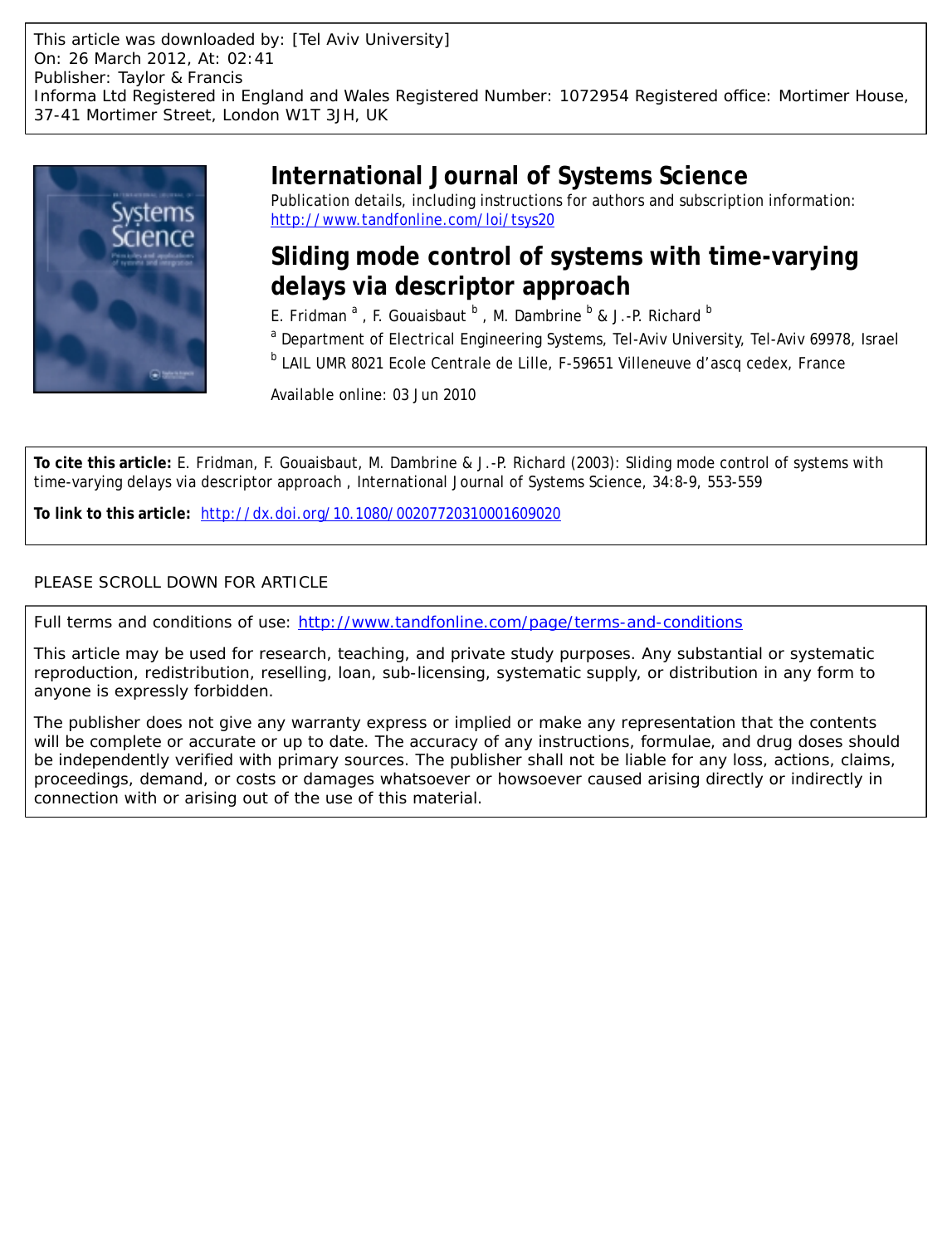

# Sliding mode control of systems with time-varying delays via descriptor approach

E. FRIDMAN<sup>†</sup>, F. GOUAISBAUT<sup>†</sup>, M. DAMBRINE<sup>†</sup> and J.-P. RICHARD<sup>†</sup>

A descriptor approach to stability and control of linear systems with time-varying delays, which is based on the Lyapunov–Krasovskii techniques, are combined with a recent result on the sliding mode control of such systems. The systems under consideration have norm-bounded uncertainties and uncertain bounded delays. The solution is given in terms of linear matrix inequalities and improves the previous results based on other Lyapunov techniques. A numerical example illustrates the advantages of the new method.

### 1. Introduction

During the last decade a rich literature has been dedicated to robust control of time-delay systems (e.g. Boyd et al. 1994, Dugard and Verriest 1998, Fridman 2001, 2002, Fridman and Shaked, 2002a, b, 2003, Fu et al. 1997, Gouaisbaut et al. 2002, Ivanescu 2000, Kolmanovskii and Richard 1999, Kolmanovskii et al. 1999, Kolmanovskii and Myshkis 1999, Li and de Souza 1997, Mahmoud 2000, Moon et al. 2001, Niculescu 2001 and references therein). Many existing results concern systems with unknown but constant delays. However, in some applications, such as networked control or teleoperated systems, the assumption of a constant delay is too restrictive; this can lead to bad performances or, even worse, to unstable behaviours.

This paper combines two previous results to obtain a more efficient sliding mode controller for uncertain systems with time-varying delays and norm-bounded uncertainties. Other results (Gouaisbaut et al. 2002) concern varying delays but may lead to strong conditions which reduce the dynamic performances.

The first of these results is the sliding mode design (Gouaisbaut et al. 2002), which copes with stabilization of systems with time-varying delays. The approach relies on the construction of a Lyapunov-Razumikhin function that allows fast variations of the delay but leads to some conservatism on the upper bound of the time-delay.

The second result given in Fridman (2001) concerns the construction of a new class of Lyapunov– Krasovskii functionals using a descriptor model transformation. Unlike previous transformations, the descriptor model leads to a system that is equivalent to the original one (from the point of view of stability) and requires bounding of fewer cross-terms. Furthermore, following this approach, stability criteria have been given in Fridman and Shaked (2003) for systems with time-varying delays without any assumption on their derivatives (which was the case with the usual Lyapunov–Krasovskii functionals).

The paper is organized as follows. Section 2 develops a Lyapunov–Krasovskii approach on a descriptor representation for an uncertain, linear, time-delay system. This provides a stability condition expressed in term of feasibility of a linear matrix inequality (LMI) (Boyd et al. 1994). Then the design of a stabilizing memoryless state feedback is derived. Section 3 deals with the design of a sliding mode controller. This is achieved through the resolution of a generalized eigenvalue problem that can be solved efficiently using semidefinite programming tools. Section 4 solves an illustrative example using the present approach and compares it with previous results.

Throughout, the superscript T stands for matrix transposition,  $\mathcal{R}^n$  denotes the *n* dimensional Euclidean space, and  $\mathcal{R}^{n \times m}$  is the set of all  $n \times m$  real matrices. The notation  $P>0$  for  $P \in \mathbb{R}^{n \times n}$  means that P is symmetric and positive definite.  $I_n$  represents the  $n \times n$ identity matrix.

Received 15 July 2002. Revised 25 December 2002. Accepted 01 June 2003.

yDepartment of Electrical Engineering Systems, Tel-Aviv University, Tel-Aviv 69978, Israel.

zLAIL UMR 8021 Ecole Centrale de Lille, F-59651 Villeneuve d'ascq cedex, France.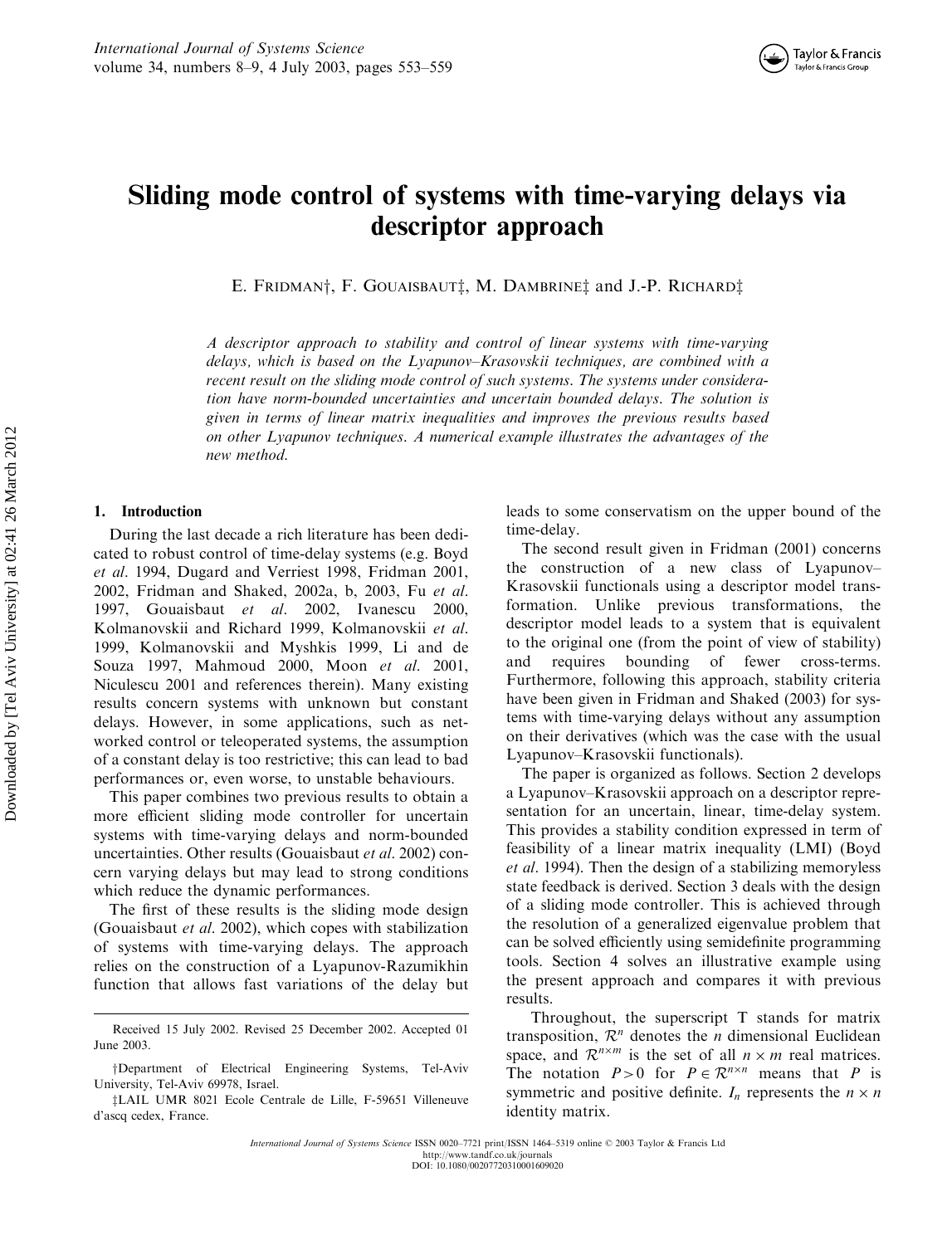## 2. Stabilization of linear systems with norm-bounded uncertainties by delayed feedback

This section considers the following uncertain linear system with a time-varying delay:

$$
\dot{x}(t) = (A_0 + H\Delta(t)E_0)x(t) + (A_1 + H\Delta(t)E_1)x(t - \tau(t))
$$

$$
+ (B_0 + H\Delta(t)E_2)u(t) + B_1u(t - \tau(t)),
$$

$$
x(t) = \phi(t), \ t \in [-h, 0], \tag{1}
$$

where  $x(t) \in \mathcal{R}^n$  is the system state,  $u(t) \in \mathcal{R}^m$  is the control input,  $h$  is an upper-bound on the time-delay function  $(0 \le \tau(t) \le h, \quad \forall t \ge 0)$ . The matrix  $\Delta(t) \in$  $\mathcal{R}^{p \times q}$  is a matrix of time-varying, uncertain parameters satisfying

$$
\Delta^{\mathrm{T}}(t)\Delta(t) \le I_q \quad \forall \ t. \tag{2}
$$

For simplicity, we consider only one delay, but the results here may be easily generalized to the case of multiple delays.

We seek a control law

$$
u(t) = Kx(t) \tag{3}
$$

that will asymptotically stabilize the system.

#### 2.1. Stability issue

This subsection considers the following equation:

$$
\dot{x}(t) = (\bar{A}_0 + H\Delta(t)\bar{E}_0)x(t) + (\bar{A}_1 + H\Delta(t)\bar{E}_1)x(t - \tau(t)).
$$
\n(4)

Representing (1) in an equivalent descriptor form (Fridman 2001):

$$
\dot{x}(t) = y(t),
$$
  
\n
$$
0 = -y(t) + (\bar{A}_T + H\Delta \bar{E}_T)x(t)
$$
  
\n
$$
- (\bar{A}_1 + H\Delta \bar{E}_1) \int_{t-\tau(t)}^t y(s)ds
$$

or

$$
E\dot{\bar{\mathbf{x}}}(t) = \begin{bmatrix} 0 & I_n \\ \bar{A}_T + H\Delta \bar{E}_T & -I_n \end{bmatrix} \bar{\mathbf{x}}(t)
$$

$$
- \begin{bmatrix} 0 \\ \bar{A}_1 + H\Delta \bar{E}_1 \end{bmatrix} \int_{t-\tau(t)}^t y(s) \mathrm{d}s, \qquad (5)
$$

with

$$
\bar{x}(t) = col\{x(t), y(t)\}, E = \text{diag}\{I_n, 0\},
$$

$$
\bar{A}_T = \bar{A}_0 + \bar{A}_1, \quad \bar{E}_T = \bar{E}_0 + \bar{E}_1,
$$

the following Lyapunov–Krasovskii functional is applied:

$$
V(t) = \bar{x}^{\mathrm{T}}(t)EP\bar{x}(t) + V_2(t),\tag{6}
$$

where

$$
P = \begin{bmatrix} P_1 & 0 \\ P_2 & P_3 \end{bmatrix}, \quad P_1 > 0, \quad EP = P^{\mathrm{T}}E \ge 0,
$$
  
\n
$$
V_2(t) = \int_{-h}^{0} \int_{t+\theta}^{t} y^{\mathrm{T}}(s)[R + \delta_2 \bar{E}_1^{\mathrm{T}} \bar{E}_1] y(s) \, ds \, d\theta.
$$
 (7a-d)

The following result is obtained:

Lemma 1: The system (4) is asymptotically stable if there exist  $n \times n$  matrices  $0 < P_1$ ,  $P_2$ ,  $P_3$ ,  $R > 0$  and positive numbers  $\delta_1, \delta_2$  that satisfy the following LMI:

$$
\Gamma = \begin{bmatrix} \Psi & hP^{\text{T}} \begin{bmatrix} 0 \\ \bar{A}_1 \end{bmatrix} & P^{\text{T}} \begin{bmatrix} 0 \\ H \end{bmatrix} & hP^{\text{T}} \begin{bmatrix} 0 \\ H \end{bmatrix} \\ * & -hR & 0 & 0 \\ * & * & -\delta_1 I_p & 0 \\ * & * & * & -\delta_2 h I_p \end{bmatrix} < 0
$$
 (8)

where

$$
\Psi = \Psi_0 + \begin{bmatrix} \delta_1 \bar{E}_T^T \bar{E}_T & 0 \\ 0 & h(R + \delta_2 \bar{E}_1^T \bar{E}_1) \end{bmatrix},
$$

$$
\Psi_0 = P^T \begin{bmatrix} 0 & I_n \\ \bar{A}_T & -I_n \end{bmatrix} + \begin{bmatrix} 0 & I_n \\ \bar{A}_T & -I_n \end{bmatrix}^T P,
$$

 $and * denotes symmetrical entries.$ 

Proof: Note that

$$
\bar{x}^{\mathrm{T}}(t)EP\bar{x}(t) = x^{\mathrm{T}}(t)P_1x(t)
$$

and, hence, differentiating the first term of (6) with respect to  $t$  gives:

$$
\frac{\mathrm{d}}{\mathrm{d}t}\{\bar{\mathbf{x}}^{\mathrm{T}}(t)EP\bar{\mathbf{x}}(t)\} = 2\mathbf{x}^{\mathrm{T}}(t)P_1\dot{\mathbf{x}}(t) = 2\bar{\mathbf{x}}^{\mathrm{T}}(t)P^{\mathrm{T}}\begin{bmatrix} \dot{\mathbf{x}}(t) \\ 0 \end{bmatrix}.
$$
 (9)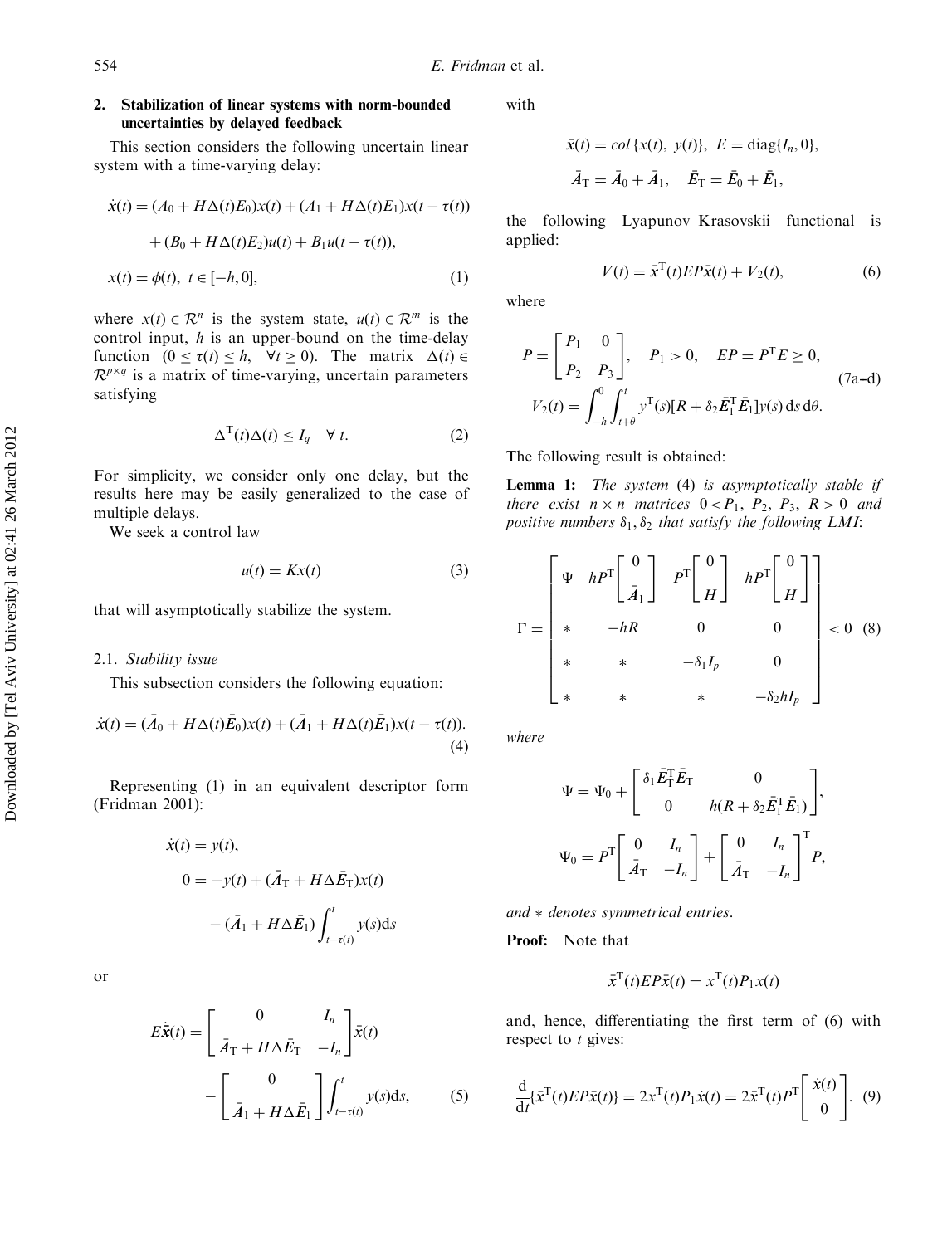Replacing  $\begin{bmatrix} \dot{x}(t) \\ 0 \end{bmatrix}$ - by the right side of (5) we obtain:

$$
\frac{dV(t)}{dt} = \bar{x}^{T}(t)\Psi_{0}\bar{x}(t) + \eta_{0} + \eta_{1} + \eta_{2}
$$

$$
+ h y^{T}(t)[R + \delta_{2}\bar{E}_{1}^{T}\bar{E}_{1}]y(t)
$$

$$
- \int_{t-h}^{t} y^{T}(s)[R + \delta_{2}\bar{E}_{1}^{T}\bar{E}_{1}]y(s) ds, \qquad (10)
$$

where

$$
\eta_0(t) \triangleq -2 \int_{t-\tau(t)}^t \bar{x}^{\mathrm{T}}(t) P^{\mathrm{T}} \left[ \frac{0}{\bar{A}_1} \right] y(s) \, \mathrm{d}s,
$$

$$
\eta_1(t) \triangleq 2\bar{x}^{\mathrm{T}}(t) P^{\mathrm{T}} \left[ \frac{0}{H} \right] \Delta(\bar{E}_0 + \bar{E}_1) x(t),
$$

$$
\eta_2(t) \triangleq -2 \int_{t-\tau(t)}^t \bar{x}^{\mathrm{T}}(t) P^{\mathrm{T}} \left[ \frac{0}{H} \right] \Delta \bar{E}_1 y(s) \, \mathrm{d}s.
$$

Applying the standard bounding

$$
a^{\mathrm{T}}b \le a^{\mathrm{T}}Ra + b^{\mathrm{T}}R^{-1}b, \quad \forall a, b \in \mathcal{R}^n, \forall R \in \mathcal{R}^{n \times n}: R > 0,
$$

and using the fact that  $\tau(t) \leq h$ , we have

$$
\eta_0(t) \le \tau \bar{x}^{T}(t) P^{T} \begin{bmatrix} 0 \\ \bar{A}_1 \end{bmatrix} R^{-1} [0 \ \bar{A}_1^{T}] P \bar{x}(t) + \int_{t-\tau(t)}^{t} y^{T}(s) R y(s) ds \n\le h \bar{x}^{T}(t) P^{T} \begin{bmatrix} 0 \\ \bar{A}_1 \end{bmatrix} R^{-1} [0 \ \bar{A}_1^{T}] P \bar{x}(t) + \int_{t-h}^{t} y^{T}(s) R y(s) ds.
$$
\n(11)

Similarly

$$
\eta_1 \leq \delta_1^{-1} \bar{x}^{\mathrm{T}}(t) P^{\mathrm{T}} \begin{bmatrix} 0 \\ H \end{bmatrix} [0 H^{\mathrm{T}}] P \bar{x}(t) + \delta_1 x^{\mathrm{T}}(t) \bar{E}_{\mathrm{T}}^{\mathrm{T}} \bar{E}_{\mathrm{T}} x(t),
$$
  

$$
\eta_2 \leq h \delta_2^{-1} \bar{x}^{\mathrm{T}}(t) P^{\mathrm{T}} \begin{bmatrix} 0 \\ H \end{bmatrix} [0 H^{\mathrm{T}}] P \bar{x}(t)
$$
  

$$
+ \delta_2 \int_{t-h}^t y^{\mathrm{T}}(s) \bar{E}_{\mathrm{T}}^{\mathrm{T}} \bar{E}_{\mathrm{T}} y(s) ds.
$$

Substituting the right sides of the latter inequalities into (10), we obtain

$$
\frac{\mathrm{d}V(t)}{\mathrm{d}t} \le \bar{x}^{\mathrm{T}}(t)\bar{\Gamma}\bar{x}(t) \tag{12}
$$

where

$$
\bar{\Gamma} = \Psi + hP^{\mathrm{T}} \left[ \frac{0}{\bar{A}_1} \right] R^{-1} [0 \ \bar{A}_1^{\mathrm{T}}] P
$$

$$
+ (\delta_1^{-1} + h\delta_2^{-1}) \times P^{\mathrm{T}} \left[ \frac{0}{H} \right] [0 \ H^{\mathrm{T}}] P.
$$

Therefore, LMI (8) yields by Schur complements that  $\overline{\Gamma}$  < 0 and hence  $\overline{V}$  < 0, while  $V \ge 0$ , and thus (4) is asymptotically stable (Kolmanovskii and Myshkis 1999, Fridman 2002). œ

### 2.2. State-feedback stabilization

The results of Lemma 1 can also be used to verify the stability of the closed-loop obtained by applying (3) to the system  $(1)$  if we set in  $(8)$ 

$$
\bar{A}_i = A_i + B_i K, \ i = 0, 1, \quad \bar{E}_0 = E_0 + E_2 K \tag{13}
$$

and verify that the resulting LMI is feasible. The problem with (8) is that it is linear in its variables only when the state-feedback gain  $K$  is given. To find K, we apply again the Schur formula to  $\overline{\Gamma}$ , the  $\Psi$  term being expanded. We thus obtain the following matrix inequality:

$$
\begin{bmatrix}\n\Psi_0 & hP^T\n\end{bmatrix}\n\begin{bmatrix}\n0 \\
\bar{A}_1R^{-1}\n\end{bmatrix}\n\begin{bmatrix}\n0 \\
hI_n\n\end{bmatrix}\n\begin{bmatrix}\n\bar{E}_1^T \\
0\n\end{bmatrix}
$$
\n
$$
\begin{array}{ccc}\n\ast & \ast & -hR^{-1} & 0 \\
\ast & \ast & \ast & -\delta_1^{-1}I_q \\
\ast & \ast & \ast & \ast \\
\ast & \ast & \ast & \ast\n\end{array}
$$
\n
$$
\begin{bmatrix}\n0 \\
\ast & \ast & \ast \\
\ast & \ast & \ast \\
\ast & \ast & \ast\n\end{bmatrix}\n\begin{array}{ccc}\n\ast & \ast & \ast \\
\ast & \ast & \ast \\
0 & 0 & 0 \\
0 & 0 & 0 \\
0 & 0 & 0 \\
0 & 0 & 0\n\end{array}
$$
\n
$$
\begin{array}{ccc}\n0 \\
0 \\
0 \\
0 \\
0\n\end{array}
$$
\n
$$
\begin{array}{ccc}\n0 \\
0 \\
0 \\
0 \\
0\n\end{array}
$$
\n
$$
\begin{array}{ccc}\n-\delta_2^{-1}hI_q & 0 & 0 \\
0 & \ast & -\delta_1^{-1}I_p & 0 \\
0 & \ast & -\delta_2^{-1}hI_p\n\end{array}
$$
\n
$$
\begin{array}{ccc}\n\ast & \ast & -\delta_2^{-1}hI_p\n\end{array}
$$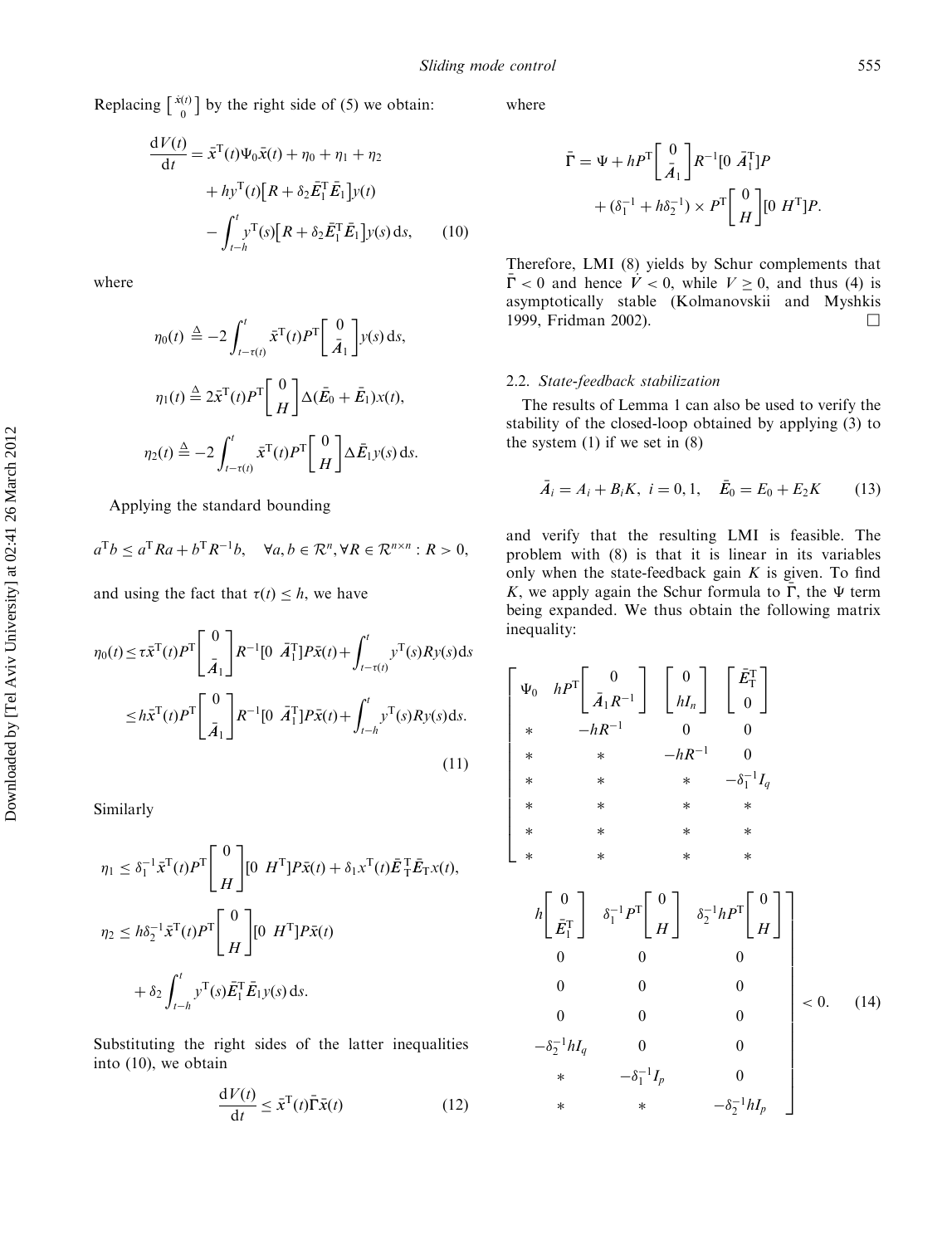Consider the inverse of  $P$ . It is obvious from the requirement  $P_1 > 0$ , and the fact that in  $(8) - (P_3 + P_3^T)$  must be negative definite, that  $P$  is non-singular. Defining

$$
P^{-1} = Q = \begin{bmatrix} Q_1 & 0 \\ Q_2 & Q_3 \end{bmatrix}
$$
 and  $M = \text{diag}{Q, I_{2(n+p+q)}}$   
(15a, b)

we multiply (14) by  $M<sup>T</sup>$  and M, on the left and on the right, respectively. Choosing

$$
R^{-1}=Q_1\varepsilon,
$$

where  $\varepsilon$  is a positive number, and introducing  $\bar{\delta}_1 = \delta_1^{-1}$ and  $\bar{\delta}_2 = \delta_2^{-1}$ , we obtain the LMI

$$
\begin{bmatrix}\n\Phi & h\n\end{bmatrix}\n\begin{bmatrix}\n0 \\
\bar{A}_1Q_1\varepsilon\n\end{bmatrix}\n\begin{bmatrix}\nQ^T\n\end{bmatrix}\n\begin{bmatrix}\n0 \\
hI\n\end{bmatrix}\n\begin{bmatrix}\nQ^T\n\end{bmatrix}\n\begin{bmatrix}\n\bar{E}_1^T \\
0\n\end{bmatrix}
$$
\n
$$
\begin{array}{cccc}\n\ast & \ast & -hQ_1\varepsilon & 0 \\
\ast & \ast & \ast & -\bar{\delta}_1I_q \\
\ast & \ast & \ast & \ast \\
\ast & \ast & \ast & \ast \\
\ast & \ast & \ast & \ast \\
\ast & \ast & \ast & \ast\n\end{array}
$$
\n
$$
hQ^T\n\begin{bmatrix}\n0 \\
\bar{E}_1^T\n\end{bmatrix}\n\begin{bmatrix}\n0 \\
\bar{S}_1\n\end{bmatrix}\n\begin{bmatrix}\nh\bar{S}_2\n\end{bmatrix}\n\begin{bmatrix}\n0 \\
H\n\end{bmatrix}
$$
\n
$$
0 & 0 & 0 \\
0 & 0 & 0 \\
0 & 0 & 0 \\
0 & 0 & 0 \\
0 & -h\bar{S}_2I_q & 0 \\
0 & \ast & -\bar{\delta}_1I_p & 0 \\
0 & \ast & -\bar{\delta}_2hI_p\n\end{bmatrix} < 0, \quad (16)
$$

where

$$
\Phi = \begin{bmatrix} 0 & I_n \\ \bar{A}_T & -I_n \end{bmatrix} Q + Q^{\text{T}} \begin{bmatrix} 0 & I_n \\ \bar{A}_T & -I_n \end{bmatrix}^{\text{T}}.
$$

Substituting (13) into (16) and denoting  $Y = KQ_1$ ,  $B_T = B_0 + B_1$ , we obtain the following.

Theorem 1: The control law of (3) asymptotically stabilizes (1) if, for some positive number  $\varepsilon$ , there exist scalars  $\bar{\delta}_1 > 0$ ,  $\bar{\delta}_2 > 0$  and matrices  $0 < Q_1$ ,  $Q_2$ ,  $Q_3$ ,  $\in \mathcal{R}^{n \times n}$   $Y \in \mathcal{R}^{m \times n}$  that satisfy the following LMI:

|        | $\lceil Q_2 + Q_2^{\text{T}} Q_1 A_1^{\text{T}} + Y^{\text{T}} B_1^{\text{T}} - Q_2^{\text{T}} + Q_3$ |                             | $hQ_2^{\rm T}$      |
|--------|-------------------------------------------------------------------------------------------------------|-----------------------------|---------------------|
| $\ast$ | $-Q_3 - Q_3^T$                                                                                        | $h\varepsilon(A_1Q_1+B_1Y)$ | $hQ_3^{\mathrm{T}}$ |
| $\ast$ | $\ast$                                                                                                | $-h\varepsilon Q_1$         |                     |
| $\ast$ | *                                                                                                     | $\ast$                      | $-hO_1\varepsilon$  |
| $\ast$ | *                                                                                                     | $\ast$                      | $\ast$              |
| $\ast$ | *                                                                                                     | $\ast$                      | $\ast$              |
| $\ast$ | *                                                                                                     | $\ast$                      | $\ast$              |
| $\ast$ | *                                                                                                     | $\ast$                      | $\ast$              |

$$
Q_1 E_1^{\text{T}} + Y^{\text{T}} E_2^{\text{T}} \hspace{0.2cm} h Q_2^{\text{T}} E_1^{\text{T}} \hspace{0.2cm} 0 \hspace{0.2cm} 0 \hspace{0.2cm} h Q_3^{\text{T}} E_1^{\text{T}} \hspace{0.2cm} \tilde{\delta}_1 H \hspace{0.2cm} h \tilde{\delta}_2 H
$$
\n
$$
0 \hspace{0.2cm} 0 \hspace{0.2cm} 0 \hspace{0.2cm} 0 \hspace{0.2cm} 0
$$
\n
$$
- \tilde{\delta}_1 I_q \hspace{0.2cm} 0 \hspace{0.2cm} 0 \hspace{0.2cm} 0 \hspace{0.2cm} 0
$$
\n
$$
\ast \hspace{0.2cm} - h \tilde{\delta}_2 I_q \hspace{0.2cm} 0 \hspace{0.2cm} 0 \hspace{0.2cm} 0
$$
\n
$$
\ast \hspace{0.2cm} \ast \hspace{0.2cm} - \tilde{\delta}_1 I_p \hspace{0.2cm} 0 \hspace{0.2cm} 0 \hspace{0.2cm} 0 \hspace{0.2cm} \ast \hspace{0.2cm} - \tilde{\delta}_2 h I_p \hspace{0.2cm} 0 \hspace{0.2cm} (17)
$$

The state-feedback gain is then given by

$$
K = YQ_1^{-1}.\tag{18}
$$

#### 3. Sliding mode controller

This section focuses on time-delay systems that can be represented, possibly, after a change of state coordinates and input, in the following regular form (Gouaisbaut et al. 2002, Perruquetti and Barbot 2002):

$$
\begin{cases}\n\frac{dz_1(t)}{dt} = (A_{11} + H\Delta(t)E_0)z_1(t) + (A_{d11} + H\Delta(t)E_1) \\
\times z_1(t - \tau(t)) + (A_{12} + H\Delta(t)E_2)z_2(t) \\
+ A_{d12}z_2(t - \tau(t))\n\end{cases}
$$
\n
$$
\frac{dz_2(t)}{dt} = \sum_{i=1}^2 (A_{2i}z_i(t) + A_{d2i}z_i(t - \tau)) + Du(t) + f(t, z_t),
$$
\n
$$
z(t) = \phi(t) \text{ for } t \in [-h, 0]
$$
\n(19)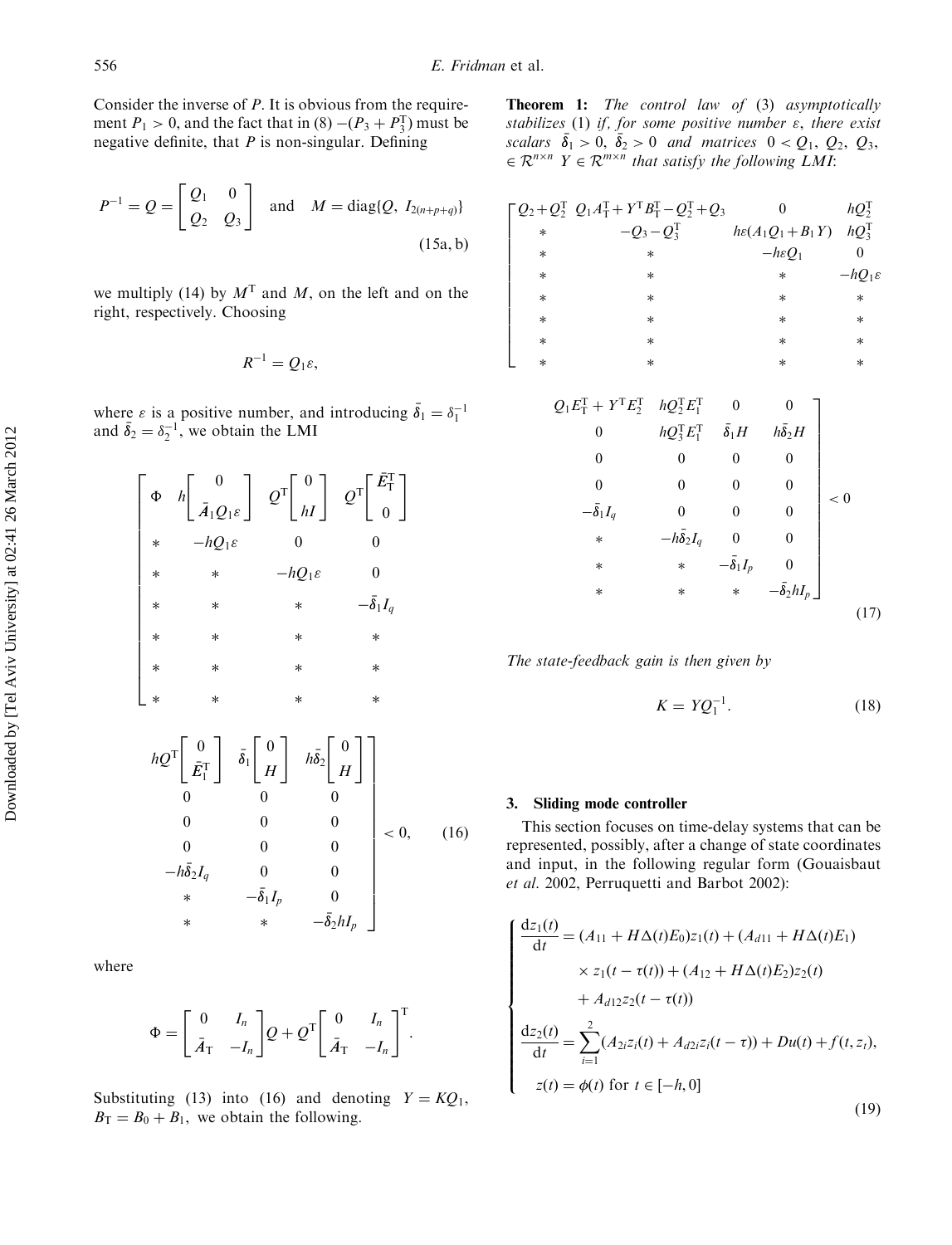where  $z(t) = (z_1, z_2)^T$ ,  $z_1 \in \mathcal{R}^{n-m}$ ,  $z_2 \in \mathcal{R}^m$ ,  $A_{ij}$ ,  $A_{dij}$ ,  $i = 1, 2, j = 1, 2, E_k, k = 0, 1, 2, H$  are constant matrices of appropriate dimensions, D is a regular  $m \times m$ matrix, the matrix  $\Delta(t)$  is a time-varying matrix of uncertain parameters,  $u \in \mathcal{R}^m$  is the input vector,  $\tau$  is a time-varying delay satisfying  $0 \leq \tau(t) \leq h$ ,  $\forall t \geq 0$ ,  $z_t(\theta)$ is the function associated with z and defined on  $[-h, 0]$ by  $z_t(\theta) = z(t + \theta)$ ,  $\phi$  is the initial piecewise continuous function defined on  $[-h, 0]$ .

We will assume that:

- (A1)  $(A_{11} + A_{d11}, A_{12} + A_{d12})$  is controllable.
- (A2) f is Lipschitz continuous and satisfies the inequality

$$
\|f(t,z_t)\| < F_M(t,z_t), \quad \forall t \geq 0,
$$

where  $F_M(t, z_t)$  is a continuous functional assumed to be known a priori,

(A3)  $\Delta(t)$  is a time-varying matrix of uncertain parameters satisfying  $\Delta^{T}(t)\Delta(t) \leq I \ \forall t$ .

Consider the following switching function:

$$
s(z) = z_2 - Kz_1,\t(20)
$$

with  $K \in \mathbb{R}^{m \times (n-m)}$ . Let  $\Omega$ ,  $\Theta$  be the linear functions defined by

$$
\Omega(z(t)) = \sum_{i=1}^{2} (A_{2i} - KA_{1i})z_i(t),
$$
  
\n
$$
\Theta(z(t)) = E_0 z_1(t) + E_2 z_2(t)
$$
\n(21)

and let  $D_M$  be the following functional:

$$
D_M(z_t) = (\|A_{d21} - KA_{d11}\| + \|KH\| \|E_1\|) \sup_{-h \le \theta \le 0} \|z_1(t + \theta)\|
$$
  
+ 
$$
\|A_{d22} - KA_{d12}\| \sup_{-h \le \theta \le 0} \|z_2(t + \theta)\|.
$$
 (22)

Following Gouaisbaut et al. (2002) and using the results of Section 2, we designed a sliding mode controller that will stabilize system (19) under less conservative assumptions on the delay law.

**Theorem 2:** Assume  $A1-A3$ . If, for some positive number  $\varepsilon$ , there exist positive numbers  $\bar{\delta}_1, \, \bar{\delta}_2$  and matrices

 $0 < Q_1, Q_2, Q_3 \in \mathcal{R}^{(n-m)\times(n-m)}, Y \in \mathcal{R}^{m\times(n-m)}$  that satisfy the following LMI:

| $\lceil Q_2 + Q_2^{\mathrm{T}} \rceil$ | $X_{12}$ | 0                                                 | $hQ_2^{\mathrm{T}}$ |
|----------------------------------------|----------|---------------------------------------------------|---------------------|
| $\ast$                                 |          | $-Q_3 - Q_3^T$ $h\epsilon(A_{d11}Q_1 + A_{d12}Y)$ | $hQ_3^{\mathrm{T}}$ |
| $\ast$                                 | $\ast$   | $-h\varepsilon Q_1$                               |                     |
| $\ast$                                 | $\ast$   | $\ast$                                            | $-h\varepsilon Q_1$ |
| $\ast$                                 | $\ast$   | $\ast$                                            | $\ast$              |
| $\ast$                                 | $\ast$   | $\ast$                                            | $\ast$              |
| $\ast$                                 | $\ast$   | *                                                 | $\ast$              |
| $\ast$                                 | $\ast$   | $\ast$                                            | $\ast$              |

$$
Q_1E_1^{\text{T}} + Y^{\text{T}}E_2^{\text{T}} \hspace{0.2cm} hQ_2^{\text{T}}E_1^{\text{T}} \hspace{0.2cm} 0 \hspace{0.2cm} 0 \hspace{0.2cm} 0 \hspace{0.2cm} 0 \hspace{0.2cm} hQ_3^{\text{T}}E_1^{\text{T}} \hspace{0.2cm} \bar{\delta}_1 H \hspace{0.2cm} h\bar{\delta}_2 H \hspace{0.2cm} 0 \hspace{0.2cm} 0 \hspace{0.2cm} 0 \hspace{0.2cm} 0 \hspace{0.2cm} 0 \hspace{0.2cm} 0 \hspace{0.2cm} 0 \hspace{0.2cm} 0 \hspace{0.2cm} * \hspace{0.2cm} -h\bar{\delta}_2 I \hspace{0.2cm} 0 \hspace{0.2cm} 0 \hspace{0.2cm} * \hspace{0.2cm} * \hspace{0.2cm} * \hspace{0.2cm} * \hspace{0.2cm} * \hspace{0.2cm} * \hspace{0.2cm} * \hspace{0.2cm} * \hspace{0.2cm} -\bar{\delta}_2 hI \hspace{0.2cm} 0 \hspace{0.2cm} 0 \hspace{0.2cm} 0 \hspace{0.2cm} 0 \hspace{0.2cm} 0 \hspace{0.2cm} 0 \hspace{0.2cm} 0 \hspace{0.2cm} 0 \hspace{0.2cm} 0 \hspace{0.2cm} 0 \hspace{0.2cm} 0 \hspace{0.2cm} 0 \hspace{0.2cm} 0 \hspace{0.2cm} 0 \hspace{0.2cm} 0 \hspace{0.2cm} 0 \hspace{0.2cm} 0 \hspace{0.2cm} 0 \hspace{0.2cm} 0 \hspace{0.2cm} 0 \hspace{0.2cm} 0 \hspace{0.2cm} 0 \hspace{0.2cm} 0 \hspace{0.2cm} 0 \hspace{0.2cm} 0 \hspace{0.2cm} 0 \hspace{0.2cm} 0 \hspace{0.2cm} 0 \hspace{0.2cm} 0 \hspace{0.2cm} 0 \hspace{0.2cm} 0 \hspace{0.2cm} 0 \hspace{0.2cm} 0 \hspace{0
$$

where

$$
X_{12} = Q_1(A_{11}^{\mathrm{T}} + A_{d11}^{\mathrm{T}}) + Y^{\mathrm{T}}(A_{12}^{\mathrm{T}} + A_{d12}^{\mathrm{T}}) - Q_2^{\mathrm{T}} + Q_3,
$$

then the sliding mode control law

$$
u(t) = -D^{-1} \Big[ \Omega(z(t)) + (F_M(t, z_t) + D_M(z_t) + ||KH|| \Big] \Theta(z(t)) || + M) \frac{s(z(t))}{\|s(z(t))\|} \Big], \qquad (24)
$$

where  $K = YQ_1^{-1}$ ,  $M > 0$  and  $s, \Omega, \Theta, D_M$  are defined in (20–22), asymptotically stabilizes system (19) for any delay function  $\tau(t) \leq h$ .

**Proof:** The proof is divided into two parts. The first is dedicated to the proof of the existence of an ideal sliding motion on the surface  $s(z) = 0$ ; the second is dedicated to the proof of the stability of the reduced system.

#### Attractivity of the manifold:

Consider the Lyapunov–Krasovskii functional:

$$
V(t) = s^{T}(z(t))s(z(t)) = ||s(z(t)||^{2}.
$$
 (25)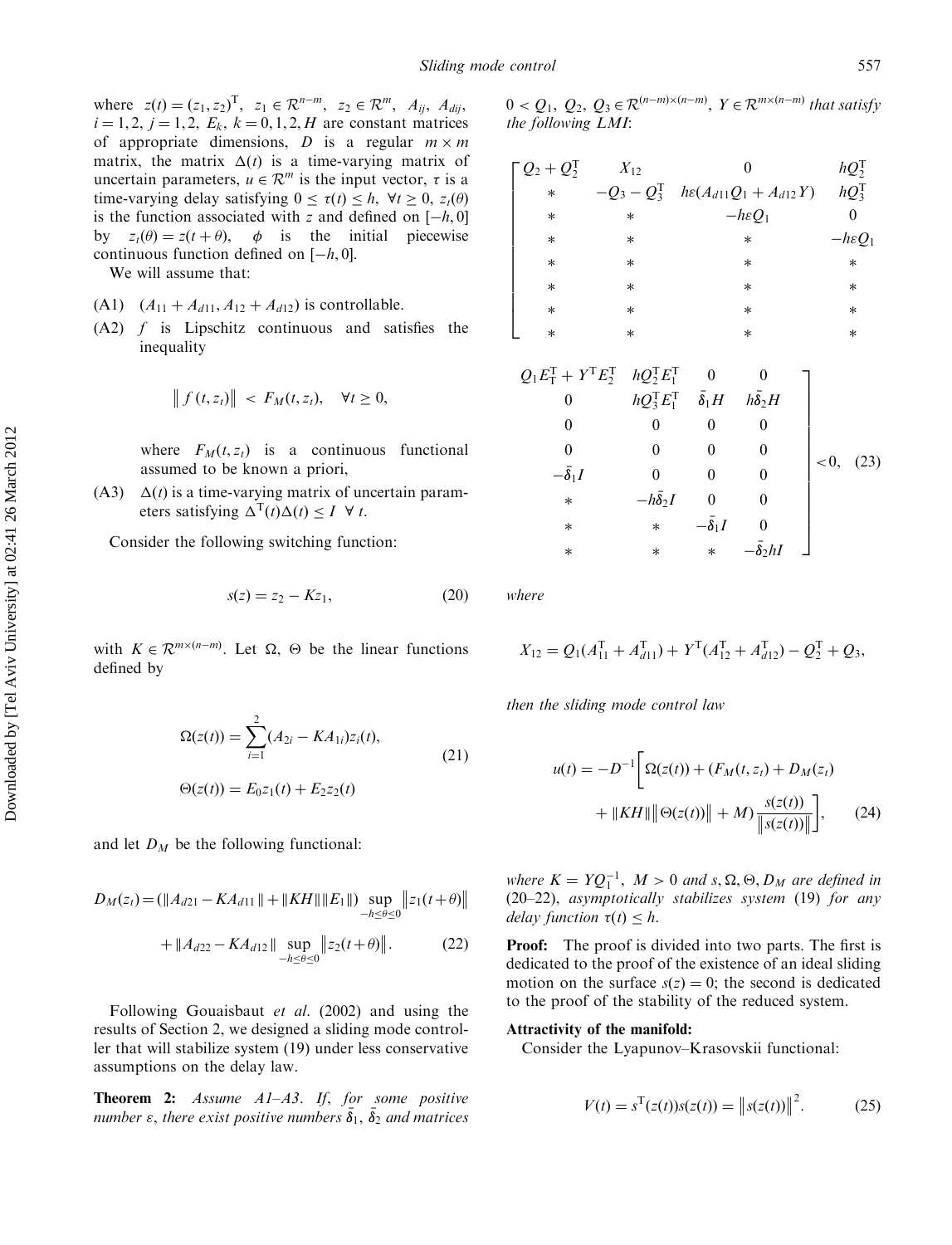Differentiating (25) on the trajectories of the closedloop system gives:

$$
\dot{V}(t) = 2s^{T}(t)(\Omega(z(t)) + \sum_{i=1}^{2} [A_{d2i} - KA_{d1i}] z_{i}(t - \tau) + Du(t) \n+ f(t, z_{t}) - KH \Delta(t)[\Theta(z(t)) + E_{1} z_{1}(t - \tau(t))]).
$$

Using the expression of the control law (24), we get

$$
\dot{V}(t) = 2s^{T}(t) \left( \sum_{i=1}^{2} (A_{d2i} - KA_{d1i}) z_{i}(t-\tau) + f(t, z_{t}) - KH \Delta(t) [\Theta(z(t)) + E_{1} z_{1}(t-\tau(t))] - [F_{M}(t, z_{t}) + D_{M}(z_{t}) + ||KH|| \Theta(z(t)) || + M] \frac{s}{||s||} \right),
$$

then we derive that:

$$
\dot{V} \le -2M \|s(z(t)\| = -2MV(t)^{1/2}.
$$

This last inequality is known to prove the finite-time convergence of the system (19) into the surface  $s = 0$ (Perruquetti and Barbot 2002).

### Stability of the reduced system:

On the sliding manifold  $s(z) = 0$ , the system is driven by the following reduced system:

$$
\frac{dz_1(t)}{dt} = (A_{11} + A_{12}K + H\Delta(t)(E_0 + E_2K))z_1(t) + (A_{d11} + A_{d12}K + H\Delta(t)E_1)z_1(t - \tau(t))
$$
(26)

According to Theorem 1, this system is asymptotically stable for any delay law  $\tau(t) \leq h$  if, for some positive number  $\varepsilon$ , there exist positive numbers  $\bar{\delta}_1$ ,  $\bar{\delta}_2$  and matrices  $0 < Q_1, Q_2, Q_3, Y \in \mathcal{R}^{m \times (n-m)}$  that satisfy the LMI (24).

Remark 1: Note that the explicit knowledge of the time-dependance of the delay is not required in the expression of the control law  $u(t)$ , all is needed is the knowledge of an upper bound h.

#### 4. Example

We demonstrate the applicability of the above theory by solving the example from (Gouaisbaut et al. 2002) for a system without uncertainty. Consider system

$$
\dot{x}(t) = Ax(t) + A_d x(t - \tau) + B[u(t) + f(x, t)],
$$
 (27)

with a time-varying delay, where

$$
A = \begin{bmatrix} 2 & 0 \\ 1.75 & 0.25 \end{bmatrix}, A_d = \begin{bmatrix} -1 & 0 \\ -0.1 & -0.25 \end{bmatrix}, B = \begin{bmatrix} 1 \\ 1 \end{bmatrix}.
$$
\n(28)

By an appropriate change of variables, this system is equivalent to:

$$
\dot{z}(t) = \tilde{A}z(t) + \tilde{A}_d z(t-\tau) + \tilde{B}[u(t) + f(x, t)],
$$

where

$$
\tilde{A} = \begin{bmatrix} 0.25 & 0 \\ 1.75 & 2 \end{bmatrix}, \ \tilde{A}_d = \begin{bmatrix} -0.9 & -0.65 \\ -0.1 & -0.35 \end{bmatrix}, \ \tilde{B} = \begin{bmatrix} 0 \\ 1 \end{bmatrix}.
$$
\n(29)

As the pair  $(\tilde{A}_{11}, \tilde{A}_{12})$  is not controllable, the system cannot be stabilized independently of the delay.

For this system, previous published works give the following results:

- In the case of a constant delay and  $f = 0$ , the system may be stabilized using a linear memoryless controller  $u(t) = Kx(t)$  for the following maximum values of h:  $h = 0.51$  by Li and de Souza (1997),  $h = 0.984$  by Fu *et al.* (1997) and  $h = 1.46$  by Ivanescu (2000). By sliding mode control for the case of constant delay and  $f \neq 0$  the maximum value found for h is 1.65.
- . Applying Theorem 2 in the case of a time-varying delay and  $f \neq 0$ , the corresponding value of  $h = 3.999$  is achieved.

This is summarized in table 1.

#### 5. Conclusions

The problem of finding a sliding mode controller that asymptotically stabilizes a system with time-varying delay and norm-bounded uncertainty has been solved. A delay-dependent solution has been derived using a special Lyapunov–Krasovskii functional. The result is based on a sufficient condition and it thus entails an overdesign. This overdesign is considerably reduced due to the fact that the method is based on the descriptor representation. As a byproduct, for the first time on the basis of the descriptor model transformation, the solution to the stabilization problem by the feedback,

Table 1. Comparison of results for example (26–27).

|                          | Delay upper<br>bound | Type of<br>delay |
|--------------------------|----------------------|------------------|
| Theorem 2                | 3.999                | time-varying     |
| Gouaisbaut et al. (2002) | 1.650                | constant         |
| Ivanescu (2000)          | 1.460                | constant         |
| Fu et al. (1997)         | 0.984                | constant         |
| Li and de Souza (1997)   | 0.510                | constant         |